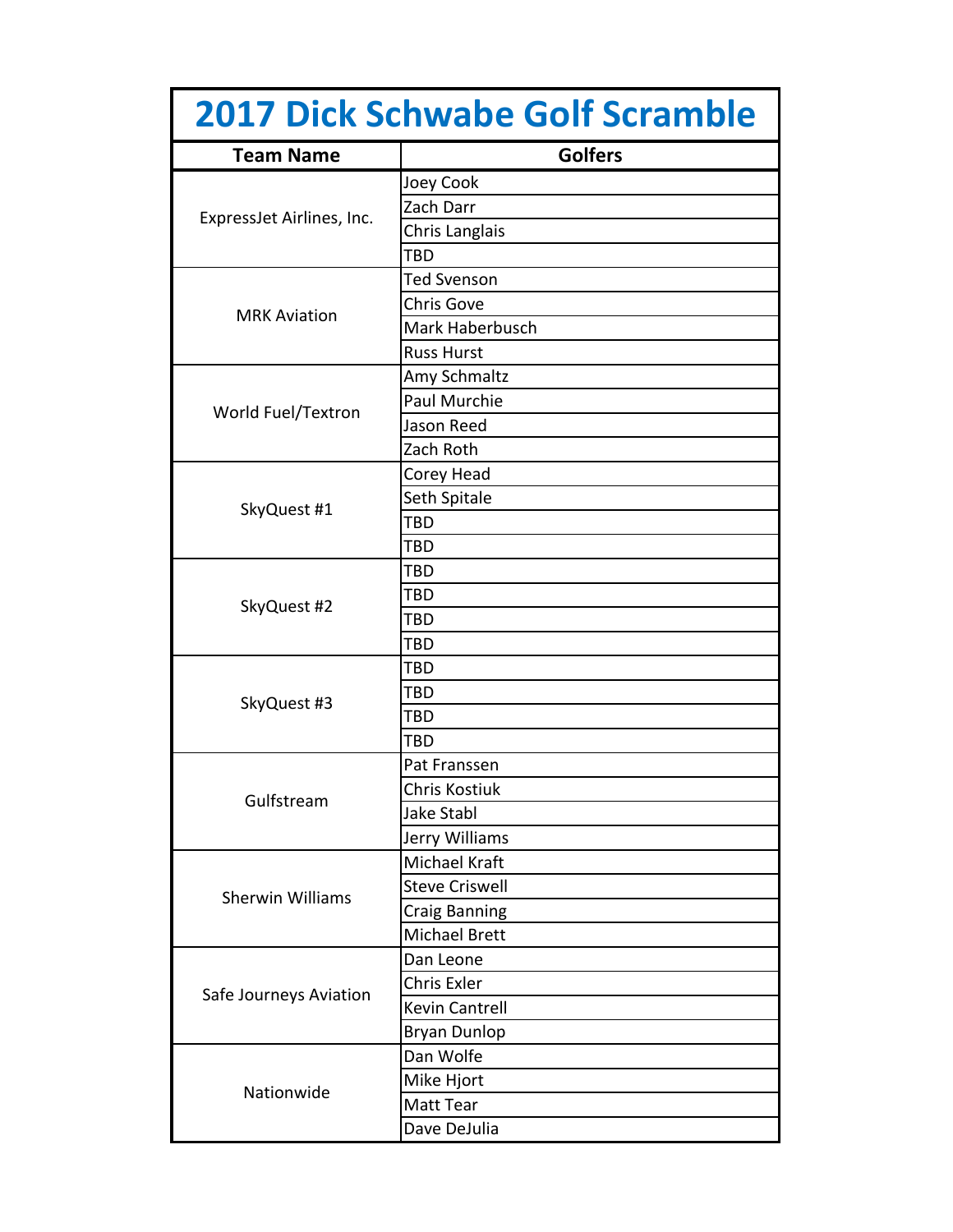| John Nicholson        |
|-----------------------|
| Danny Kaltenbach      |
| Laurie Matulin        |
| Chad Webb             |
| Tim Stropki           |
| Jason Stropki         |
| Jason Dowd            |
| Kevin Sibila          |
| <b>Bill Pearse</b>    |
| Jason Brooks          |
| <b>Kevin Syx</b>      |
| Kyle Syx              |
| Marc Slominany        |
| Eric Sumislaeski      |
| <b>Brian Linsley</b>  |
| <b>Ben Koch</b>       |
| Christopher Skully    |
| <b>Andrew Rainey</b>  |
| Julio Galarza         |
| <b>Athen Neuman</b>   |
| Cody Risker           |
| <b>Kurt Wolff</b>     |
| <b>TBD</b>            |
| <b>TBD</b>            |
| Tony Korzan           |
| Travis Korzan         |
| Mike Korzan           |
| <b>Brett Robinett</b> |
| J.D. DeBoskey         |
| Colleen DeBoskey      |
| Mike Zenobi           |
| TBD                   |
| Louis Kooshkalis      |
| Dan Long              |
| Kyle Lynch            |
| <b>Ken Rodick</b>     |
| Mike Felter           |
| Jim Felter            |
| <b>Ed Higgins</b>     |
| <b>Greg Weisheit</b>  |
| Mark Wapenaar         |
| Sean Harder           |
| Dave Laule            |
| James Cleary          |
|                       |